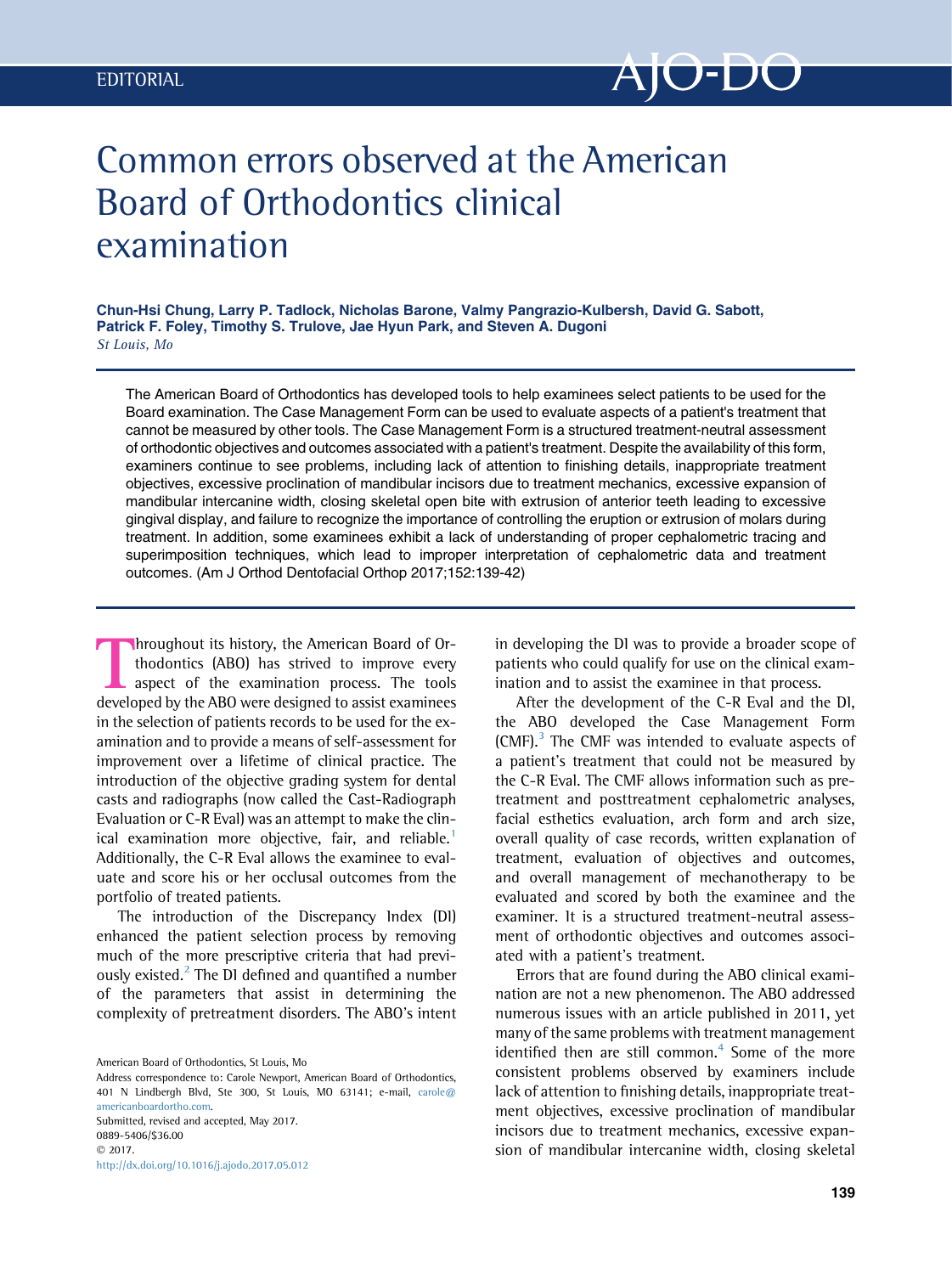open bites with extrusion of anterior teeth leading to excessive gingival display, and failure to recognize the importance of controlling the eruption or extrusion of molars during treatment. Some examinees exhibit a lack of understanding of proper cephalometric tracing and superimposition techniques; this leads to improper interpretation of cephalometric data and treatment outcomes.

## COMMON PROBLEMS OBSERVED WITH CLINICAL CASE PRESENTATIONS

## Finishing details

The C-R Eval quantifies finishing detail excellence. Rotations, uneven marginal ridges, buccolingual inclinations, and occlusion generally account for the majority of poor scores on the C-R Eval. A progress panoramic radiograph and study casts or an intraoral scan should be taken at the start of the finishing stage of treatment. Thus, the 8 parameters of the C-R Eval can be noted and corrective actions taken before debanding. Bracket repositioning, first, second, and third order adjustments to the archwire, and suitable interarch mechanics may be needed to improve the overall occlusal outcome.

#### Inappropriate treatment objectives

Skeletal and dental treatment objectives must be developed to address a patient's diagnostic problems and chief concern. Objectives should be based on evidence when evidence exists. The treatment plan should be designed to meet the treatment objectives. Determining treatment objectives requires an understanding of the evidence regarding skeletal and dental changes with growth, as well as craniofacial and dental norms or ideals. It is common for examiners to notice that the objectives exactly match the results achieved. This can be problematic when the results are unusual or otherwise unexpected based on existing research. This type of error is compounded by improper superimpositions, which lead to an erroneous interpretation of the treatment effect. In these situations, the objectives were clearly not evidence based but were developed directly from the results. Such case reports may become incomplete because of many deductions on the CMF.

#### Excessive proclination of mandibular incisors

Excessive proclination and flaring of mandibular incisors are frequently observed by examiners during evaluation of an examinee's records display. Improper mechanics such as excessive or unwarranted use of fixed functional Class II correction appliances, removable Class II correction springs or devices, and Class II elastics are often used without consideration for other biomechanical safeguards. Significant adverse consequences may occur, such as detrimental long-term effects on periodontal health and protrusion of the lower lip. $5-8$ Although mandibular incisor flaring is acceptable in some instances, the examinee must properly identify scenarios where it is appropriate and preferred vs instances where it is detrimental.

#### Excessive expansion of intercanine width

Excessive mandibular incisor proclination and protrusion can also result when attempts are made to treat significantly crowded mandibular arches with a nonextraction treatment approach. In addition to the aforementioned negative periodontal and profile changes, nonextraction treatment for a significantly crowded mandibular arch can result in significant expansion of intercanine width, which has been reported to be unsta-ble.<sup>[9](#page-3-0)</sup> In all instances, caution is necessary when using mechanics that may result in an excessive mandibular incisor proclination or a significant increase in mandibular intercanine width. The examinee must properly diagnose and treatment plan patients to prevent negative treatment outcomes that result from significant mandibular canine expansion during treatment.

## Inappropriate vertical mechanics to close skeletal anterior open bites

Nonextraction skeletal anterior open-bite closure using extrusive mechanics is becoming a more frequent treatment modality. Although some patients can be successfully treated using this approach, posttreatment stability of skeletal open-bite closure with anterior vertical mechanics can be highly variable.<sup>[10-12](#page-3-0)</sup> In certain patients, extrusion of anterior teeth might be the preferred method of treatment; in other patients, this may result in excessive gingival display. The distinction between dental and skeletal open bite must be reflected in the diagnosis, and the examinee must be able to defend any treatment and biomechanical method that uses extrusion mechanics and to discuss the appropriateness of a particular treatment approach. Although the C-R Eval scores in any inappropriately treated patient may not put the record in the incomplete category, an incorrect diagnosis that results in poor treatment planning and flawed treatment mechanics could cause an unacceptable score on the CMF. This leaves the case being scored as incomplete.

## Poor control of vertical dimension

Vertical molar control (whether using an extraoral appliance, vertical holding appliance, or temporary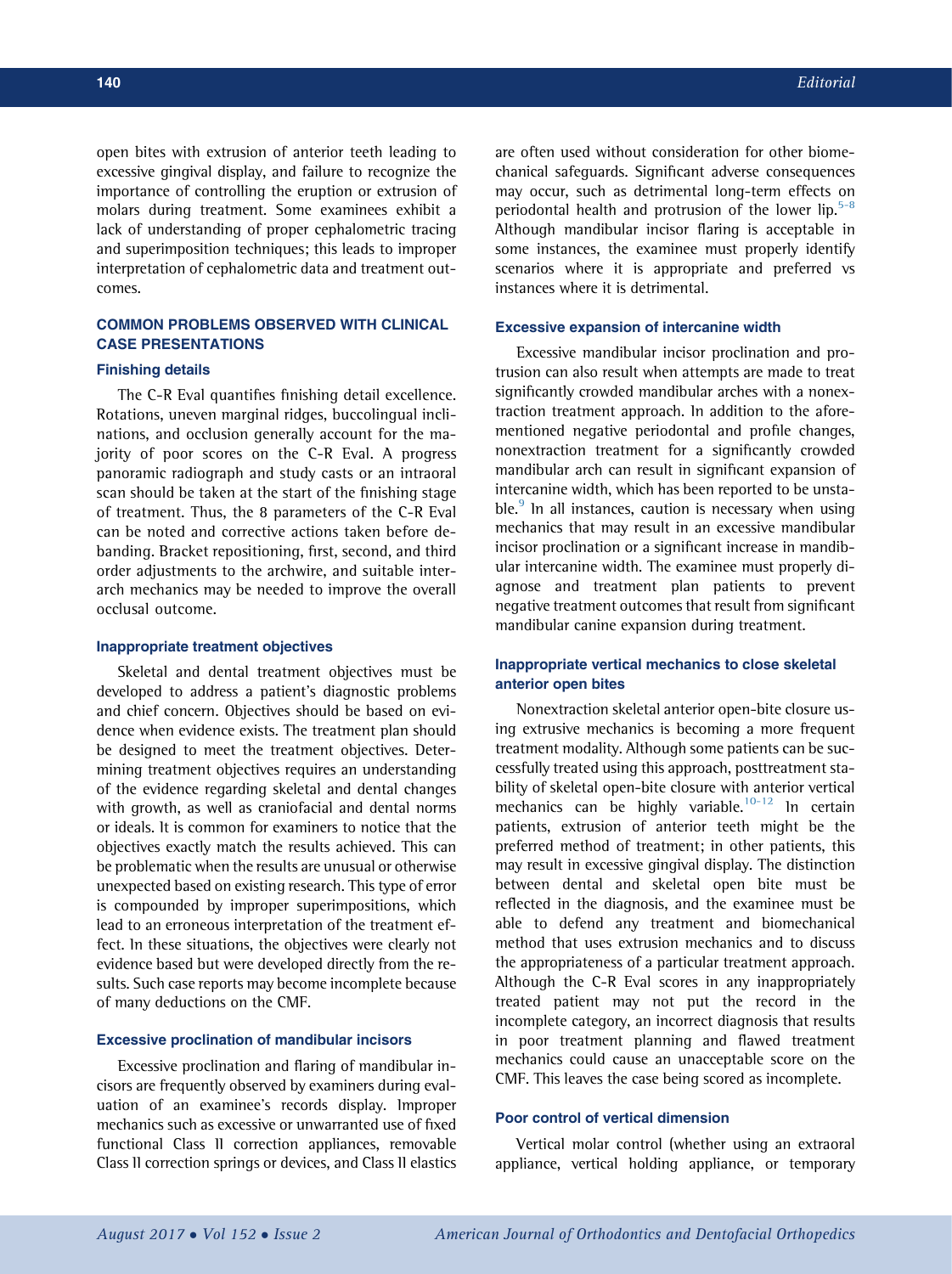<span id="page-2-0"></span>skeletal anchorage device) is another important treatment variable that is often overlooked or ignored altogether. $13-16$  Patients who require careful attention to vertical control of the maxillary molars and management of other factors that could negatively affect the vertical dimension should have and exhibit treatment mechanics that are attentive to this important detail. Failure to properly diagnose vertical issues and a lack of vertical biomechanical control of the posterior dentition result in treatment effects that negatively impact the patient's profile and occlusal scheme. Even though the C-R Eval score may be in the acceptable range, a significant point loss on the CMF can cause the case to be determined as incomplete. The examinee must properly diagnose any vertical issues and develop a treatment and biomechanical plan that does not cause mandibular backward rotation and excessive lip strain.

#### Cephalometric tracings

Cephalometric tracing and superimposition errors are problematic for some examinees. Incorrectly identified landmarks may affect the DI score and cause the case report to fall below the DI requirement. Additionally, accurate identification of stable landmarks in the cranial base (planum sphenoidale, greater wings of the sphenoid, cribriform plate, and ethmoid crest) are extremely important to ensure that the cranial base superimpositions are accurate and provide meaningful information. Regional tracings of the maxilla and the mandible should include the required landmarks to allow accurate superimpositions in order to determine the dental changes over time.<sup>[4](#page-3-0)</sup>

It is common for examinees to present incorrect tracings of cephalometric landmarks and important craniofacial structures. Most commonly, this occurs due to the examinee's reliance on imaging software with digitized points. Imaging programs will not accurately reproduce the desired tracing of a specific structure without customization by the user. Most digitizing softwares use preselected points for common anatomic structures that may not accurately represent the anatomy of a specific patient. All tracings must accurately reflect the anatomic structures. It is the responsibility of the software user to manipulate the tracing to accurately reflect the anatomy. Failure to identify structures accurately can lead to superimposition errors, which result in faulty interpretations of the results. This can result in significant points on the CMF and cause the case report to be incomplete. Proper tracing and superimposition are critical for the orthodontic specialist to be able to identify the effects of growth and treatment for a patient.

Many examinees choose to trace cephalometric radiographs by hand. Hand tracings are held to the same standards of measurement accuracy as those produced by digitized cephalometric imaging software. Some examinees have used large-diameter felt-tipped pens that have a writing tip that creates anatomic tracings and measurement lines that do not elicit accurate cephalometric measurements. Furthermore, superimpositions traced with large-diameter markers make it difficult for both the examinee and the examiner to accurately interpret the changes with orthodontic treatment. Fine-tipped markers (0.5 mm) are required for consistency and accuracy. The ABO Web site provides excellent demonstrations for landmark identification and proper cephalometric tracing techniques using both computer-generated tracings with imaging soft-ware and hand tracings.<sup>[17](#page-3-0)</sup>

All cephalometric tracings should exhibit a 1:1 ratio between the radiograph and the tracing. Superimpositions should likewise have a 1:1 ratio. It is common for an examinee to show an appropriate cephalometric tracing with the proper 1:1 ratio for the measured tracing and subsequently show superimpositions that do not match the dimensions of the original tracings. This error most often occurs with digital imaging software. Confirmation of calibrated pretreatment and posttreatment cephalograms is necessary for proper assessment of the examinee's outcomes. The examinee must ensure that all tracings and superimpositions meet the standards of the ABO as shown on its superimposition instruction videos on the Web page. $17-19$ 

## **CONCLUSIONS**

It is a goal of the ABO that all examinees challenging the clinical examination process are aware of the issues faced by those who have previously taken the examination. The ABO's Web page is a rich reference source, which provides information to help the examinee prevent many common examination deficiencies. By providing updates about errors and problems frequently observed during the examination, the ABO believes that the success rate will increase, and the number of incomplete examinees will be reduced. Increasing the success rate of the orthodontists taking the ABO clinical examination will improve the level of skill of the orthodontist and enhance the quality of orthodontic treatment provided to our patients.

## **REFERENCES**

1. [Casko JS, Vaden JL, Kokich VG, Damone J, James RD,](http://refhub.elsevier.com/S0889-5406(17)30456-0/sref1) [Cangialosi TJ, et al. Objective grading system for dental casts](http://refhub.elsevier.com/S0889-5406(17)30456-0/sref1) [and panoramic radiographs. American Board of Orthodontics.](http://refhub.elsevier.com/S0889-5406(17)30456-0/sref1) [Am J Orthod Dentofacial Orthop 1998;114:589-99](http://refhub.elsevier.com/S0889-5406(17)30456-0/sref1).